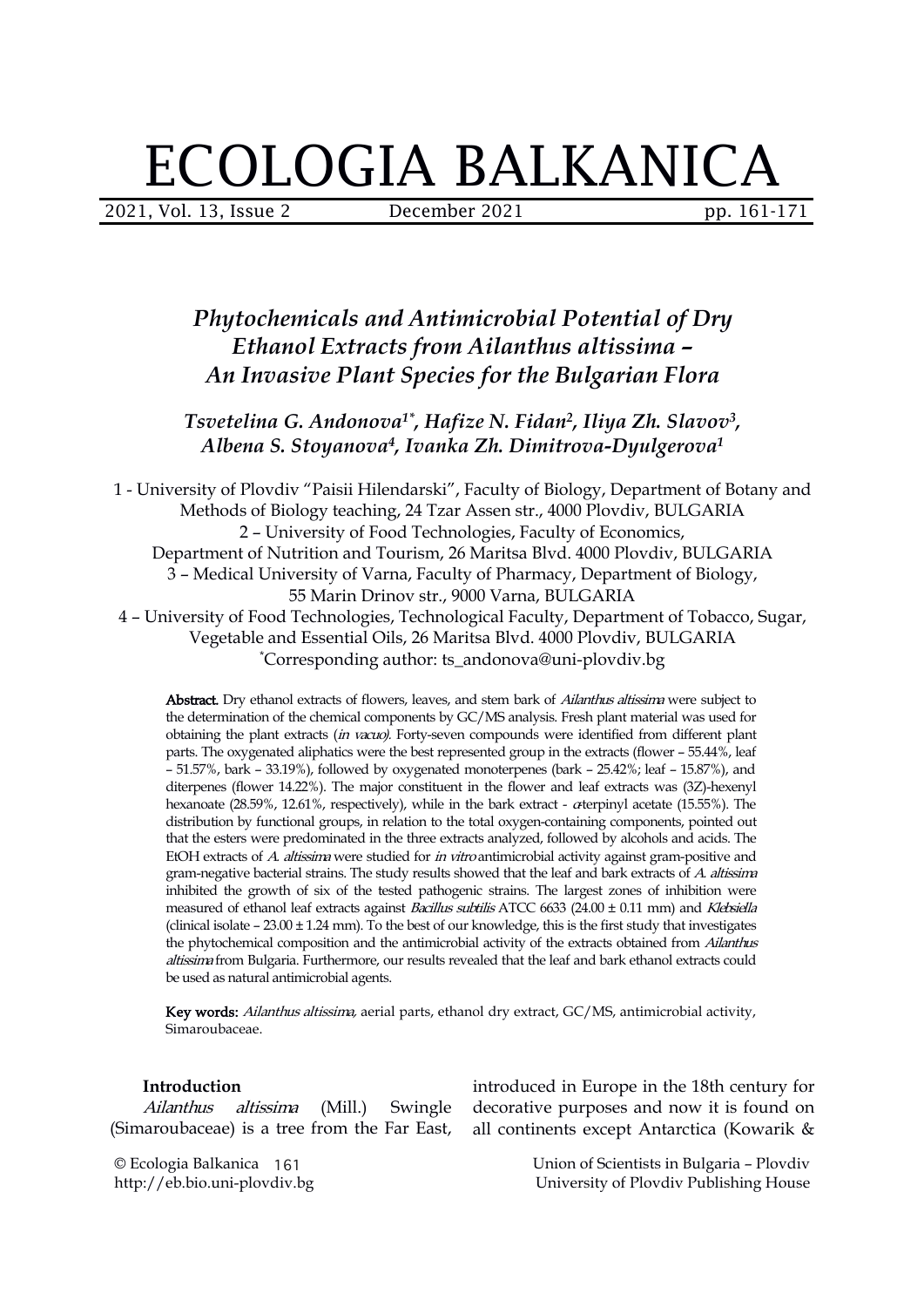Säumel, 2007; Sladonja et al., 2015). Today it is considered one of the worst invasive plant species, both in Europe and in various regions of the world. For Bulgaria, the species is in the "top 10" among the most problematic alien plant species (Petrova et al., 2012).

On the other hand, it has been found that the tree contains several valuable phytochemicals such as alkaloids, flavonoids, quassinoids, phenylpropanoids, triterpenoids, volatile oils, sterols and others, which are responsible for the many proven aqueous extract against biological activities - antimicrobial, antifungal, antiviral, antitumor, herbicidal, anti-inflammatory, and others (De Martino & De Feo, 2008; Kundu & Laskar, 2010; Albouchi et al., 2013; Kožuharova et al., 2014; Sladonja et al., 2015; Li et al., 2021). The subject of research is different plant parts of A. altissima (mostly bark, leaves, fruits), with identification of the chemical components. All this is the reason for the differences in the quantitative and qualitative composition of the studied plant products - extracts and essential oils (Andonova et al., 2021; Hadadi et al., 2020; Chouhan et al., 2017).

There are many studies on the biological activity of A. altissima extracts, but data for chromatography-mass spectrometry analysis are scarce. Caboni et al.(2012) identified a total of 14 components of wood, leaf, bark, and root methanol extracts, and they found that unsaturated aldehydes are responsible components (twenty-seven) in leaf ethanol extracts of A. *altissima* determined Lungu et al. (2016) when studying their antioxidant and phytotoxic activity. Forty-one chemical components in fruit methanol extracts and thirty-five components from fresh leaves of A. *altissima* were identified by Panasenko et al., 2016) al. (2020). They point out the presence of compounds with antioxidant and antiinflammatory activities, such as  $\alpha$ tocopherol in fruits.

various extraction methods and 2013). The composition of ethanol fruit component determination by gas is-well-active-against-*P. aeruginosa*-and-*S.* for the nematicide activity. Fewer nanoparticles with water extracts of  $A$ . Increasing microbial resistance to drugs due to excessive use of antibiotics, and on the other hand, the negative perception of synthetic preservatives increase the interest in the search for new natural alternatives (Swamy et al., 2016; Chouhan et al., 2017). Many studies have focused on the antibacterial properties of plant extracts and their possible use as reliable inhibitors of bacterial and fungal growth (Zazharskyi et al., 2020). Aissani et al. (2018) prove the antimicrobial activity of A. altissima wood Pseudomonas aeruginosa and conclude that this extract can be used as a natural antimicrobial agent. Other authors report that the methanol extracts of A. altissima leaves and their hydro-distilled residues are efficient against Gram-positive bacteria, but not active against Gram-negative bacterial strains and the yeast Candida albicans (Albouchi et al., extracts (*in vacuo*) of *A. altissima* and their antimicrobial activity was investigated by Zhao et al. (2005) and they found that (stigmasterols) showed moderate activity against Escherichia coli, Staphylococcus aureus, Pseudomonas aeruginosa and Salmonella typhimurium. The N-butanol fraction of methanol fruit extract typhi and moderately active against the fungus Microsporum canis (Khan et al., 2016). Significant inhibitory activity against E. coli and *S. aureus* is demonstrated in the green synthesis of zinc oxide and copper oxide altissima fruit and leaves (Awwad & Amer, 2020; Awwad et al., 2020).

> Bulgaria, the first chemical investigations on A. altissimа species belong of our team. They are related to the carotenoid content of stem bark (Zhelev et and on the essential oil composition of its various plant parts (Andonova et al., 2021). The results of our previous research necessitated our interest in investigating other possible sources of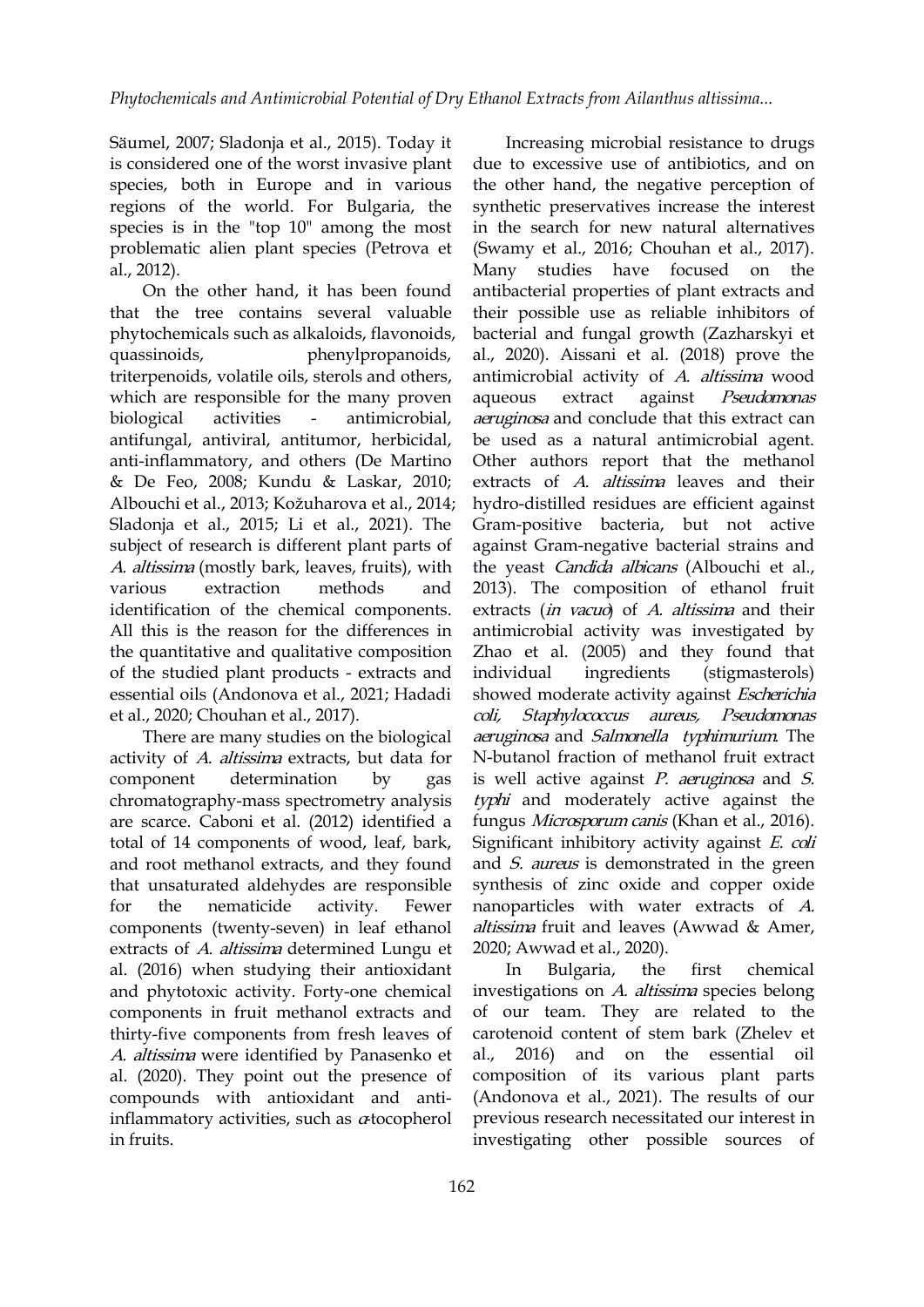phytochemicals of this plant species. Therefore, the aim of the present study was to evaluate the chemical composition of dry ethanol extracts obtained from the bark, leaves, and flowers of A. altissima, and their pathogenic strains.

#### Materials and Methods

Plant material and obtaining the plant extracts

Flowers, leaves, and stem bark of  $A$ .<br>altissima were collected from the city of Plovdiv, Bulgaria, in June-July 2020, and were identified by Prof. Ivanka Dimitrova- Dyulgerova at the Dераrtment of Botany,

antimicrobial activity against human herb for 10 days with intermittent stirring. University of Plovdiv "Paisii Hilendаrski" (Fig.1). Fresh plant parts (100 g flowers, leaves, and bark) were grounded and soaked in an Erlenmeyer flask with 1l (96%) ethanol  $(1:10 \text{ w/v})$ , to complete exhaustion of the The extracts were filtered using Whatman filter paper no.1, and the filtrates were evaporated under reduced pressure and dried using a rotary evaporator (Buchi, Rotavapor R-300) at 50°C. All plant samples were stored in the dark at 4°C before analysis. For sample preparations for microbiological analysis, 2 g of each extract was dissolved in distilled water in a ratio of 1:2.



Fig. 1. Analyzed plant parts of *Ailanthus altissima*: (a) - flowers,  $(b)$  - leaves, and  $(c)$  - stem bark (the photos taken by the authors).

Gas Chromatography/Mass Spectrometry (GCMS) and GC-FID analyses

Extract of 10.0 mg, dissolved in 1.0 ml absolute alcohol, was injected into a gas chromatograph Agilent GC 7890А and in a mass spectral detector Agilent MD 5975С, column HP-5MS with parameters: length – 30 m, diameter - 0.32 mm, and film-coating thickness - 0.25 µm. The temperature program was as follows: initial temperature – 100°C, 2 min retention, increase to 180°C with 15°C/min, 1min retention, increase to 300°C with 5°C/min, 10min retention; injector and detector temperatures – 250°C. Helium was used as a carrier gas, at flow speed - 1.0 ml/min; mass-detector scan range - m/z=50-550; injected sample volume

- 1 μL in flow split ratio 20:1. The compounds were identified by comparing retention times and relative Kovats (RI) indices with those of standard substances and mass spectral data from The Golm Metabolome Database - GMD (Hummel et al., 2010) and NIST'08 - [National](https://www.nist.gov/nist-research-library/reference-format-nist-publications) Institute of Standards and Technology, USA.

Antibacterial activity assay Test microorganisms

Strains of pathogenic bacteria that are reported as causing infections, toxic infections, and toxicosis were used. The strains were supplied by the National Bank for Industrial Microorganisms and Cell Cultures (NBIMCC). The following Gram positive bacteria were used: Listeria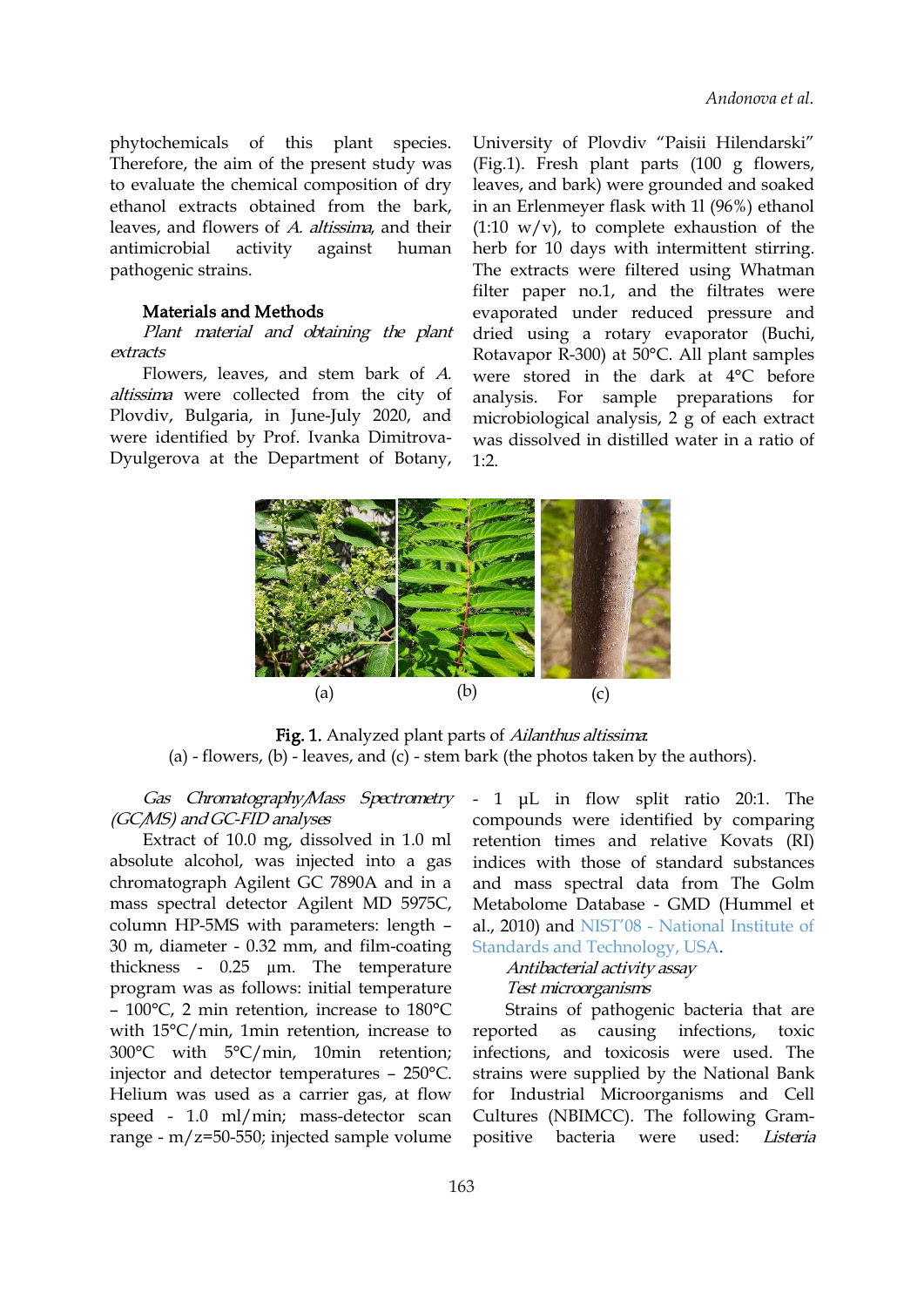monocytogenes NCTC 11994, Staphylococcus aureus ATCC 25093, Bacillus subtilis ATCC 6633, Bacillus cereus; and the Gram-negative bacteria - Escherichia coli ATCC 8739, Salmonella enterica subsp. Enterica serovar abony NCTC 6017, Pseudomonas aeruginosa ATCC 6027, Proteus vulgaris ATCC 6380, and Klebsiella (clinical isolate).

Determination of the titer of microbial suspensions

From two consecutive tenfold dilutions of the suspensions in saline, surface sowing was done on the relevant selective media for the test cultures - 1 mL of an appropriate dilution of each suspension was evenly distributed in four plates with previously poured and dried media. The titer of the suspension was determined by the formula: are viscous liquids of dark-brown and dark-

 $N = \Sigma C / V \times (n1 + 0.1 \times n2) \times d$ , cfu /  $cm<sup>3</sup>(1)$ 

where:

V – sowing material volume; ΣC – sum of the listed colonies;

n1 – number of plates from the first dilution in which colonies are listed;

n2 – number of plates from the second dilution in which colonies are listed;

d – dilution factor corresponding to the first dilution in which colonies are listed.

determined by a modification of the agar diffusion method, through measuring the zones of pathogen growth inhibition around metal rings, in which a certain amount of the tested material was imported. Selective media for the test cultures were inoculated with pathogen suspensions prepared from a 24-hour culture on oblique PCA. From a suitable tenfold dilution of the suspension, the molten and cooled to 45 - 50°C selective maior media were inoculated. The current concentration of the cells in the culture  $(16.24\%)$ , medium was equated to the concentration of the dilution suspension because 1 mL of suspension was inoculated into 99 mL of medium. After solidification of the media, sterilized metal rings of diameter  $\varnothing$  = 6 mm were placed on their surfaces, in which 0,10

and  $0.15$   $\mu$ L of filtrate from the extract were imported, respectively. The test cultures were incubated at 37°С. The diameter (cm) of the growth inhibition zones of the test cultures was measured at the  $24^{\text{th}}$  and  $48^{\text{th}}$ th hours, and a comparative assessment of their antibacterial activity was made. The final DMSO content was  $5\%$  (v/v), and this solution was used as a negative control. Chlorhexidine (100 μL) was used as a positive control.

#### Results and Discussion

Chemical composition of ethanol extracts fromaerial parts of Ailanthus altissima

The extracts' yields are as follows: bark - 0.608 g, leaf – 0.630 g, flower – 0.573 g. They green color, with a specific odor. A total of 47 components were identified in the three extracts tested (Table 1) and their chemical composition is as follows:

The antibacterial activity was eudesmol (6.66%), (3Z)-hexenyl butanoate In flower extract, 31 components were identified (representing 99.27% of the total content). Twenty-one of them were in a concentration above 1%, and the other ten – were less than 1%. The major compounds (over 3%) were: (3Z)-hexenyl hexanoate (28.59%), oleic acid (11.04%), dihydro- (5.46%), phytol (5.23%), phenyl ethyl 2 methylbutanoate (4.42%), (6E,10E)-pseudo phytol (3.25%) and linoleic acid (3.09%).

> There is a lack of literature data on the composition of plant's flower extracts. A parallel could be drawn with our previous study on volatiles in A. altissima flowers (Andonova et al., 2021), in which 44 components were identified, 8 of them were compounds (over 3%):  $\beta$ caryophyllene (16.98%), germacrene D n-tricosane (8.33%), methyl hexadecanoate (7.87%), linoleic acid (6.84%),  $\alpha$ humulene (5.30%), n-pentacosane (3.70%), and linolenic acid (3.38%). As can be seen, only linoleic acid is among the main constituents of the essential oil and the ethanol extract.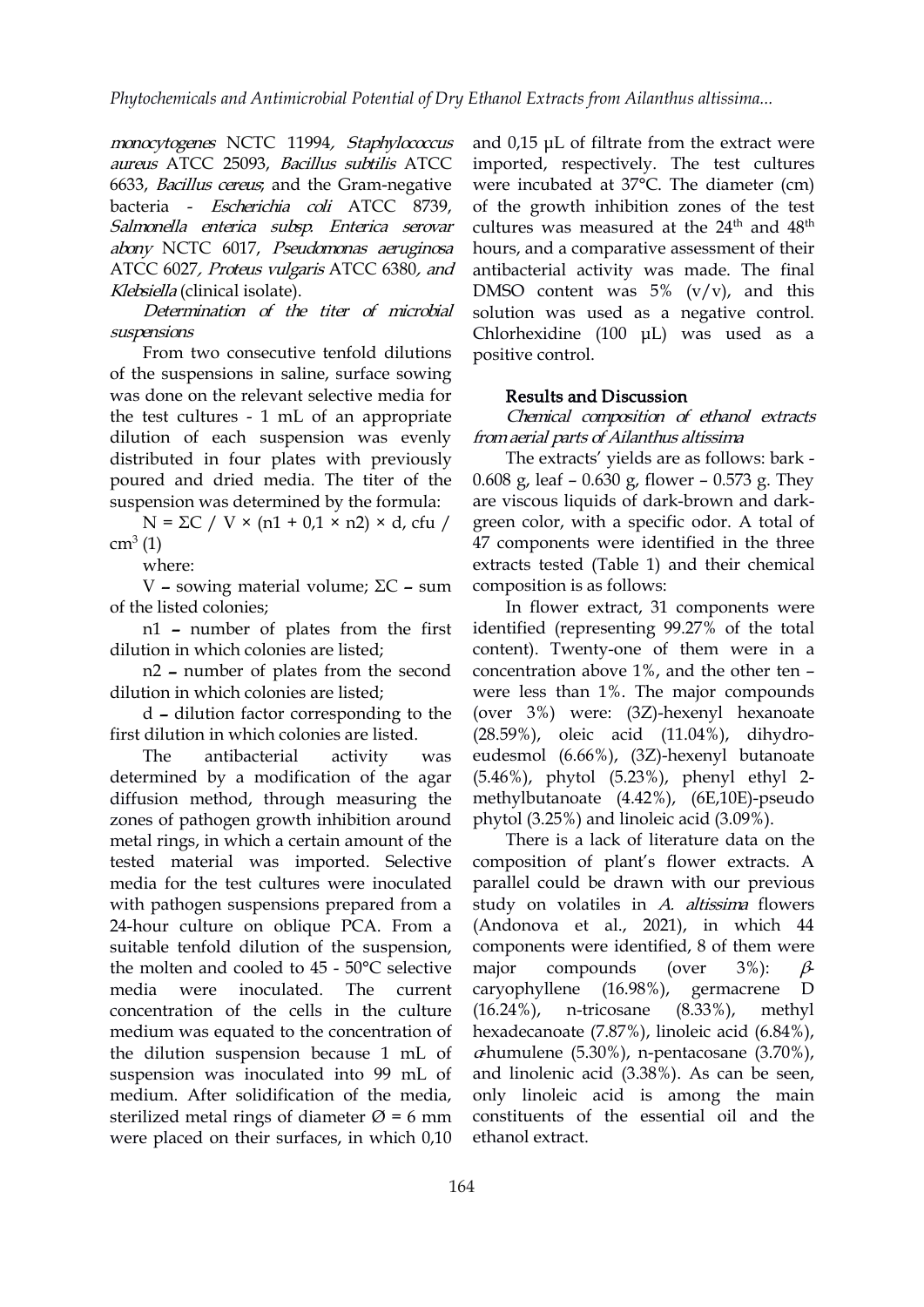In leaf extract,31 components were identified, which represents 98.45% of the total composition. Twenty-two of them were in a concentration above 1%, and the other nine – were less than 1%. The main components in the extract (over 3%) were: (3Z)-hexenyl hexanoate (12.61 %), isopropyl hexadecanoate (10.77%), lavandulyl acetate (9.65%), (3Z)-hexenyl 2-methyl butanoate  $(8.05\%)$ ,  $\beta$ -caryophyllene  $(5.88\%)$ , dihydroeudesmol (5.57%), phenyl ethyl and palmitic acid (4.31%). butanoate(5.20%), (2E,4E)-nonadienol (5.07%), linoleic acid (4.61%), and palmitic acid (4.39%). Lungu et al.(2016) identify 27 components in 70% ethanol extracts of dry grounded leaves of A. altissima, growing monoterpenes (in spontaneously in Romania (obtained by the diterpenes reflux and ultrasound methods), among which are: saturated fatty acids, sterols, vitamin E, neophytadiene, phytol, and others. In methanol leaf extract, Caboni et al. (2012) identify four plant metabolites: acetic acid, 5-hydroxymethylfurfural, nonanal and hexanoic acid. Panasenko et al. (2020) found a greater variety of phytochemicals in A. altissima methanol leaf extracts from Ukraine (35 biologically active compounds), as eleven of them – were over 3%, and the main ones among them were phytol – 21.15%, hexadecanoic acid – 8.53%,  $\alpha$ tokospiro A – 8.14%, 2-C-methyl-myo-inositol – 7.78%. In comparison with our results, the difference in the main components is obvious (only palmitic acid is present in both types of extracts). Our previous GC/MS analysis (Andonova et al., 2021) on the essential oil of A. altissima leaves identify 41 components with fatty acids predominating (oleic acid is the best-represented compound – 22.94%).

In stem bark extract, 42 components were identified, which represents 98.76% of the total composition. Twenty-two of them were found to be in a concentration above 1%, and the other twenty – less than 1%. The main components in the extract (over 3%) were:  $\alpha$ terpinyl acetate (15.55%), oleic acid (9.99%), tetracosane (9.04%), linoleic acid  $(8.85\%)$ , *a*-curcumene  $(5.75\%)$ , palmitic acid

(3.71%), nerol (3.42%), β-eudesmol (3.36%), and phenyl ethyl butanoate (3.02%). Caboni et al. (2012) determined in methanol bark extract by GC/MS-analysis only three acetic acid, nonanal and hexanoic acid. Andonova et al. (2021) found 41 chemicals in stem bark essential oil, among which five are the major compounds - oleic acid (30.21%),  $\beta$ -caryophyllene (6.7%), γ-cadinene (5.94%), palmitaldehyde (5.87%)

The distribution of the components by chemical groups (Fig. 2) showed that aliphatic oxygen derivatives predominated in the three extracts, followed by oxygenated monoterpenes (in bark and leaves), (in flowers), sesquiterpene hydrocarbons (in bark), and the other groups were less represented and their distribution can be seen in Fig. 2.

Oxygenated aliphatics also predominated in the essential oils of leaves and bark, while sesquiterpene hydrocarbons predominated in the essential oil of flowers (Andonova et al., 2021).

The distribution of the components by functional groups in the ethanol extracts showed the highest content of esters (33.83% in bark -  $61.33\%$  in leaves), followed by alcohols (14.88% in leaves – 24.89% in flowers), acids, and hydrocarbons (Fig. 3). Aldehydes and ketones were poorly represented, lactones were present only in bark extracts, and phenols were not identified in the extracts.

The differences between the quantities of the identified components in the extracts and the literature data are due to the plant's growing conditions, the technological parameters of the extraction, and its analysis.

### Antibacterial activity of Ailanthus altissima ethanol extracts

The zones of growth inhibition of the test cultures are presented in Table. 2 and Fig. 4. The study results showed that A. altissima leaves had the most substantial inhibitory effect against Bacillus subtilis ATCC 6633 – 24.00 ± 0.11 mm and Klebsiella (clinical isolate) –  $23.00 \pm 1.24$  mm.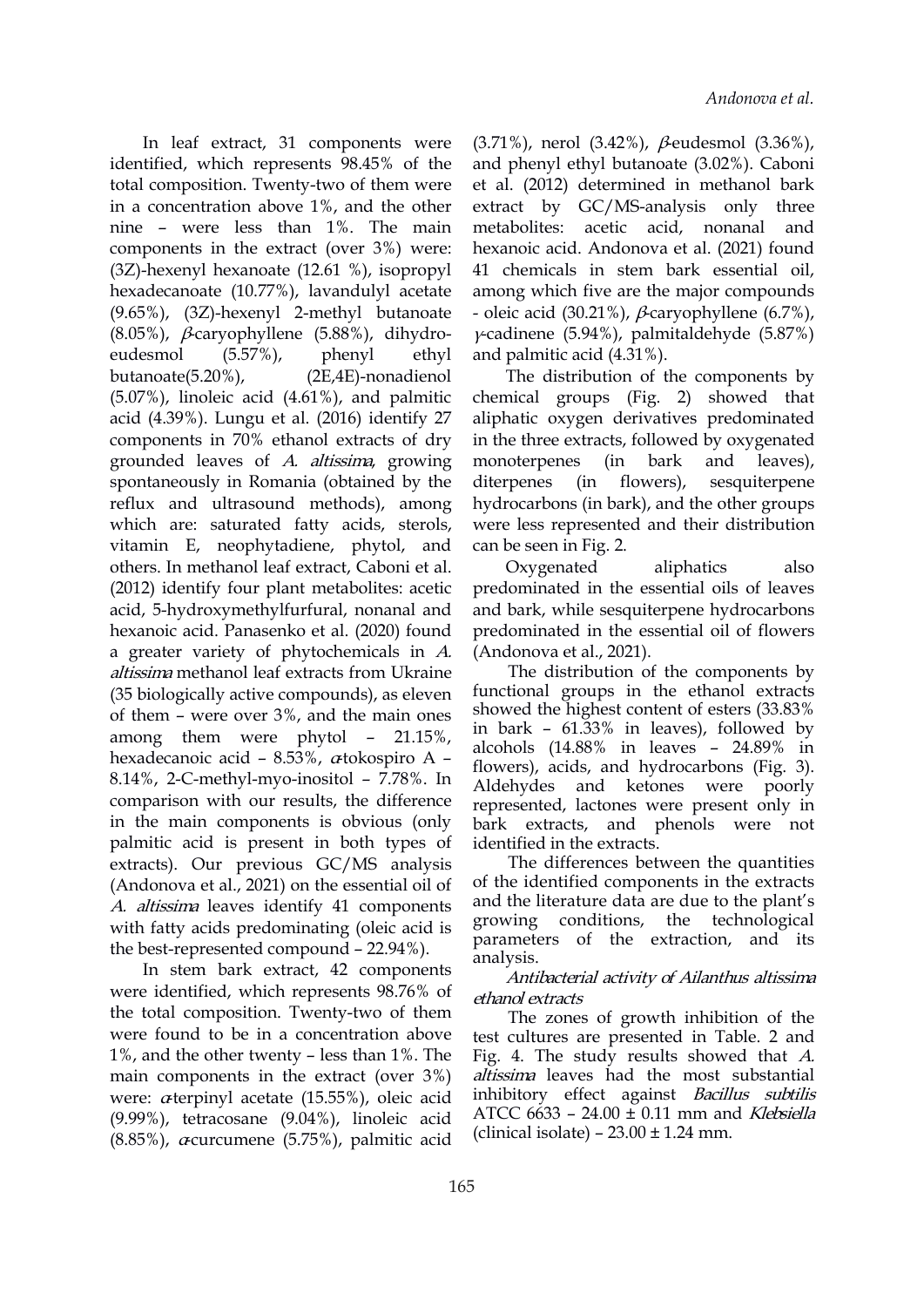*Phytochemicals and Antimicrobial Potential of Dry Ethanol Extracts from Ailanthus altissima...*

| Peak           | RT    | <b>RI</b> |                                   | Ailanthus altissima, % of TIC |      |           |
|----------------|-------|-----------|-----------------------------------|-------------------------------|------|-----------|
|                |       |           | Compound                          | flower                        | leaf | stem bark |
| $\mathbf{1}$   | 4.49  | 1174      | Furfuryl butanoate                | nd                            | 1.28 | nd        |
| $\overline{2}$ | 4.68  | 1190      | (3Z)-Hexenyl butanoate            | 5.46                          | 0.34 | 0.68      |
| 3              | 5.20  | 1218      | (2E,4E)-Nonadienol                | nd                            | 5.07 | 0.39      |
| $\overline{4}$ | 5.30  | 1233      | Nerol                             | nd                            | 0.55 | 3.42      |
| 5              | 5.41  | 1231      | (3Z)-Hexenyl 2-methyl butanoate   | 0.99                          | 8.05 | 0.56      |
| 6              | 5.60  | 1288      | Lavandulyl acetate                | 0.78<br>9.65<br>1.29          |      |           |
| 7              | 6.11  | 1316      | $\delta$ Terpinyl acetate         | 0.82<br>1.04<br>nd            |      |           |
| 8              | 6.23  | 1345      | $\alpha$ Terpinyl acetate         | 1.17<br>15.55<br>2.49         |      |           |
| 9              | 6.55  | 1366      | $\alpha$ Methyl benzyl butyrate   | 2.02<br>0.73<br>0.96          |      |           |
| 10             | 6.64  | 1375      | (3Z)-Hexenyl hexanoate            | 28.59<br>12.61<br>1.42        |      |           |
| 11             | 6.82  | 1386      | Isobutyl phenylacetate            | 1.10<br>2.35<br>0.73          |      |           |
| 12             | 7.01  | 1401      | n-Tetradecane                     | 2.10<br>1.85<br>0.48          |      |           |
| 13             | 7.08  | 1416      | $\beta$ Caryophyllene             | 5.88<br>1.91<br>1.23          |      |           |
| 14             | 7.16  | 1439      | Phenyl ethyl butanoate            | 1.79                          | 5.20 | 3.02      |
| 15             | 7.26  | 1453      | Geranyl acetone                   | 0.74                          | 1.28 | 1.37      |
| 16             | 7.41  | 1465      | Linalool isovalerate              | nd                            | nd   | 1.84      |
| 17             | 7.55  | 1476      | $\alpha$ Curcumene                | 0.55                          | 2.27 | 5.75      |
| 18             | 7.64  | 1481      | $\gamma$ -Curcumene               | 0.48                          | 0.89 | 0.42      |
| 19             | 7.72  | 1486      | Phenyl ethyl 2-methylbutanoate    | 4,42                          | 1.50 | nd        |
| 20             | 7.76  | 1488      | $\beta$ Selinene                  | nd                            | nd   | 2.86      |
| 21             | 7.97  | 1497      | $\alpha$ Selinene                 | nd                            | nd   | 1.77      |
| 22             | 8.15  | 1511      | $\beta$ Curcumene                 | 1.07                          | 0.21 | 0.49      |
| 23             | 8.26  | 1556      | Lauric acid                       | nd                            | nd   | 1.05      |
| 24             | 8.41  | 1562      | Geranyl butanoate                 | nd                            | nd   | 0.56      |
| 25             | 8.50  | 1568      | Octyl hexanoate                   | 2.73                          | 1.64 | 0.42      |
| 26             | 8.56  | 1576      | Decyl butyrate                    | 0.20                          | 0.58 | 0.34      |
| 27             | 8.71  | 1611      | Tetradecanal                      | 1.54                          | 1.43 | 0.77      |
| 28             | 9.07  | 1640      | Phenyl ethyl hexanoate            | 2.59                          | 0.67 | 0.91      |
| 29             | 9.17  | 1649      | $\beta$ Eudesmol                  | 1.92                          | 1.32 | 3.36      |
| 30             | 9.26  | 1654      | $\alpha$ Eudesmol                 | 2.01                          | 2.50 | 1.43      |
| 31             | 9.37  | 1662      | dihydro-Eudesmol                  | 6.66                          | 5.57 | 2.70      |
| 32             | 9.61  | 1671      | epi-β-Bisabolol                   | nd                            | nd   | 1.11      |
| 33             | 9.67  | 1675      | $\beta$ Bisabolol                 | nd                            | nd   | 0.69      |
| 34             | 9.86  | 1690      | $(Z)$ - $\alpha$ trans-Bergamotol | nd                            | nd   | 0.86      |
| 35             | 10.21 | 1699      | $(2Z,6Z)$ -Farnesol               | nd                            | nd   | 0.74      |
| 36             | 10.50 | 1706      | $\delta$ Dodecalactone            | nd                            | nd   | 0.82      |
| 37             | 10.82 | 1718      | Methyl eudesmate                  | 0.33                          | 0.87 | 0.28      |
| 38             | 11.93 | 1826      | (E)-Nerolidyl isobutyrate         | 0.17                          | 0.61 | 0.25      |
| 39             | 14.49 | 1953      | Phytol                            | 5.23                          | nd   | nd        |
| 40             | 14.61 | 1971      | Palmitic acid                     | 1.39                          | 4.39 | 3.71      |
| 41             | 14.73 | 1992      | Ethyl palmitate                   | nd                            | nd   | 2.80      |
| 42             | 16.67 | 2018      | (6E,10Z)-Pseudo phytol            | 5.64                          | nd   | nd        |
|                |       |           |                                   |                               |      |           |

Table 1. Chemical composition of the ethanol extracts of Ailanthus altissima aerial parts.*Legend:* RT - Retention Time; RI-Kovats Retention Index, calculated by authors; TIC-Total Ion Current; nd - not detected.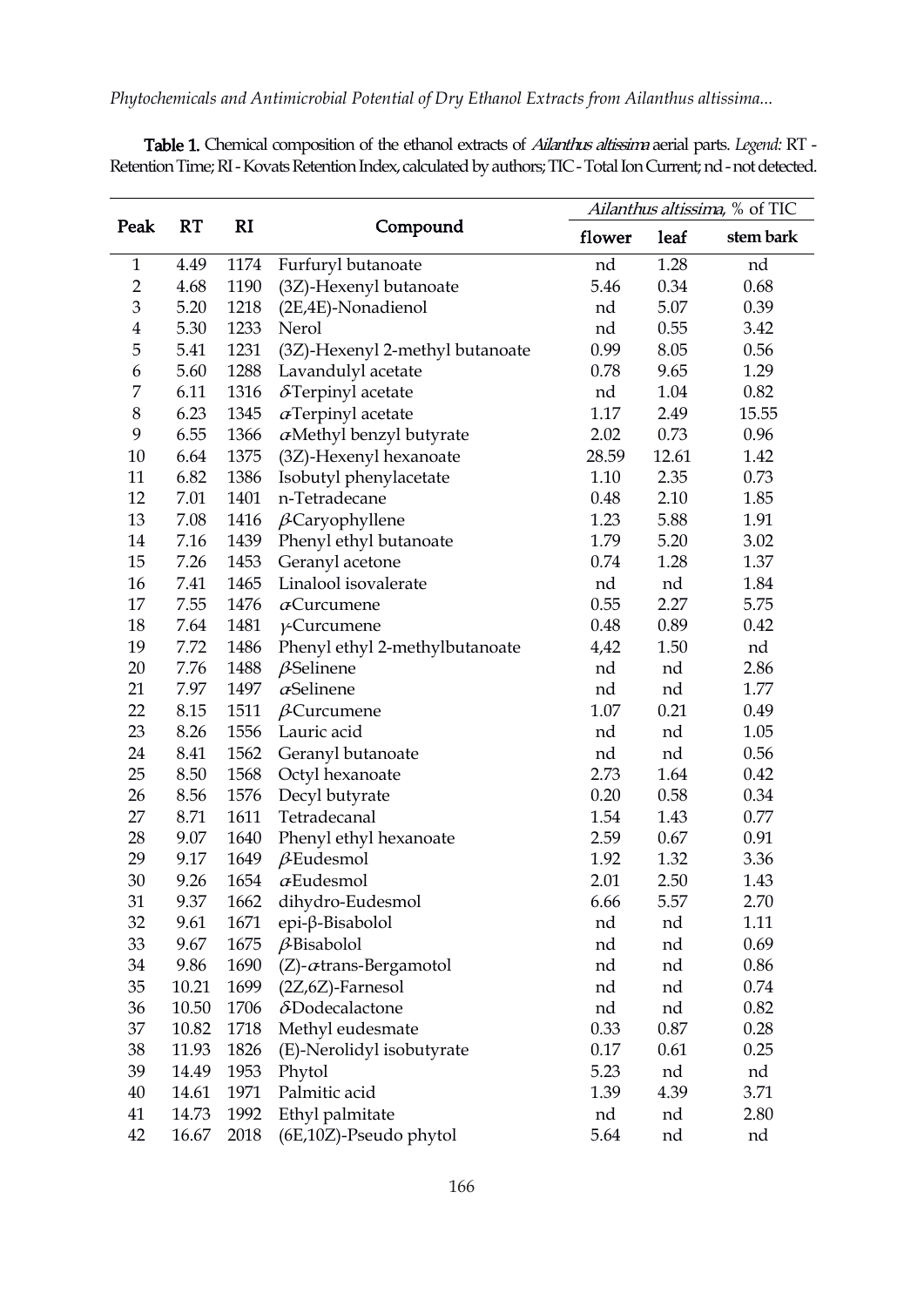*Andonova et al.*

|    |            |      | Total identified,%                 | 99.27 | 98.45 | 98.76 |
|----|------------|------|------------------------------------|-------|-------|-------|
| 47 | 21.58      | 2400 | Tetracosane                        | 0.61  | nd    | 9.04  |
| 46 |            |      | 18.28 2142 Oleic acid              | 11.04 | nd    | 9.99  |
| 45 | 18.05 2133 |      | Linoleic acid                      | 3.09  | 4.61  | 8.85  |
| 44 |            |      | 16.94 2055 (6E,10E)-Pseudo phytol  | 3.25  | nd    | nd    |
| 43 |            |      | 16.85 2026 Isopropyl hexadecanoate | nd    | 10.77 | 0.98  |



Fig. 2. Composition by chemical groups of ethanol extracts, obtained from fresh aerial parts of Ailanthus altissima (%). *Legend:* OM – Oxygenatedmonoterpenes; SH - Sesquiterpene hydrocarbons; ОА - Oxygenated aliphatics; AH - Aliphatic hydrocarbons; OS - oxygenated sesquiterpenes; PP - Phenyl propanoids; D – Diterpenes.



Fig. 3. Composition by functional groups of ethanol extracts, obtained from fresh aerial parts of Ailanthus altissima (%).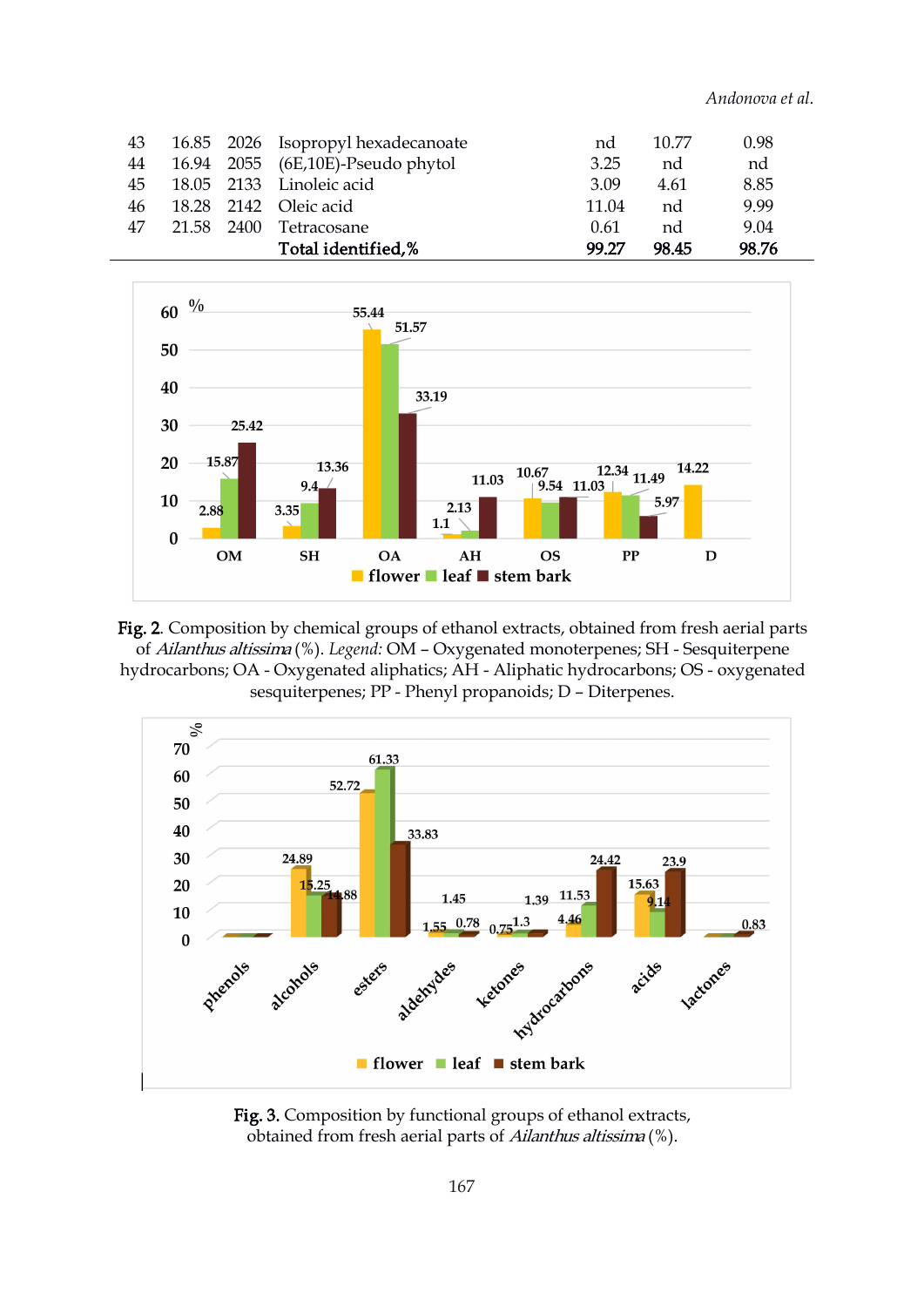The most susceptible to the effect of the A. altissima leaves was  $B$ . subtilis which was still lower than that of the positive control  $(39.00 \pm 0.12)$ . The inhibitory activity of the plant's leaf extract against Klebsiella was determined as closest, even higher than that of the positive control sample  $(21.00 \pm 0.81)$ . It is known that Gram (+) bacteria are generally more sensitive to plant extracts than Gram (-). Gram (-) bacteria have an outer membrane and a unique periplasmic space that is not found in Gram (+). Gram (-) bacteria's resistance to antibacterial substances is due to their outer membrane, rich in hydrophilic molecules, serves as a barrier to the penetration of many antibiotic molecules. Resistance also binds to enzymes in the periplasmic space that can destroy molecules that have entered from the outside. Some plant extracts do not fully follow this trend. The antimicrobial activity of plant extracts was widely studied by several authors. The methanol leaf extract and its significantly the growth of gram-positive bacteria (Listeria monocytogenes, Staphylococcus aureus, Bacillus subtilis) and gram-negative bacteria (Pseudomonas aeruginosa, Escherichia coli) (Rahman et al., 2009). The methanol extracts of A. altissima leaves and their hydrodistilled residues were effective against Gram-positive bacteria (S. aureus, Enterococcus feacium, Streptococcus

different polar subfractions inhibited al., 2018). The results obtained in this study agalactiae and Bacillus subtilis). Neither the Gram-negative bacteria (E. coli, Enterococcus feacalis and Salmonella typhimurium) nor the yeast (Candida albicans) were inhibited by these extracts (Albouchi et al., 2013). The A. altissima acetone leaf extract was active against E. coli. Both acetone and methanol: dichloromethane extracts had higher activity against *C. albicans* than a standard drug amphotericin B (Poljuha et al., 2017). al. (2018) studied the antimicrobial activity of aqueous and methanol extracts of wood and bark of A. altissima against a set of Gram-positive and Gram-negative bacteria using disc diffusion and broth microdilution methods and reported antimicrobial activity of the wood extract against *P. aeruginosa* with a MIC of 10.46 mg/mL. The volatile oil and phenolic constituents of A. altissima leaves were efficient against Gram-positive bacteria, but not active against Gram-negative bacterial strains and the yeast C. albicans (Aissani et might be attributable to the occurrence of some specific components such as linoleic acid,  $\beta$ -caryophyllene, germacrene D, and methyl hexadecanoate. The antimicrobial potential of ethanol leaf extracts was found by Zazharskyi et al. (2020), but the zone of inhibition of E. coli and Listeria monocytogenes is weaker compared to our results.

Table 2. Inhibition zones of the pathogenic bacteria growth, mm. *Legend:* VF- Value of the filtrate; FE - Flower extract; LE - Leaf extract; SBE - Stem bark extract; CH – Chlorhexidine; \*- There was no inhibitory activity.

|                              |                        | VF          | Inhibition zone/mm       |                  |                          |                  |  |
|------------------------------|------------------------|-------------|--------------------------|------------------|--------------------------|------------------|--|
| Test microorganism           |                        |             | FF.                      | LE               | <b>SBE</b>               | СH               |  |
| Gram-negative bacteria       |                        |             |                          |                  |                          |                  |  |
| Escherichia coli ATCC 150 µL |                        |             | $\mathbf{r}$             | $9.00 \pm 0.47$  | $6.00 \pm 0.81$          | $28.00 \pm 0.02$ |  |
| 8739                         |                        | $100 \mu L$ | $\overline{\phantom{0}}$ |                  | $\overline{\phantom{a}}$ |                  |  |
| Salmonella                   | <i>enterica</i> 150 µL |             | $\overline{\phantom{a}}$ |                  | $\overline{\phantom{a}}$ |                  |  |
| <b>NCTC 6017</b>             |                        | $100 \mu L$ | $\overline{\phantom{a}}$ |                  | $\overline{\phantom{a}}$ | $24.00 \pm 0.09$ |  |
| Klebsiella                   | (clinical $150 \mu L$  |             | $\overline{\phantom{a}}$ | $23.00 \pm 1.24$ | $\overline{\phantom{a}}$ |                  |  |
| isolate)                     |                        | $100 \mu L$ | $\overline{\phantom{0}}$ |                  | -                        | $21.00 \pm 0.81$ |  |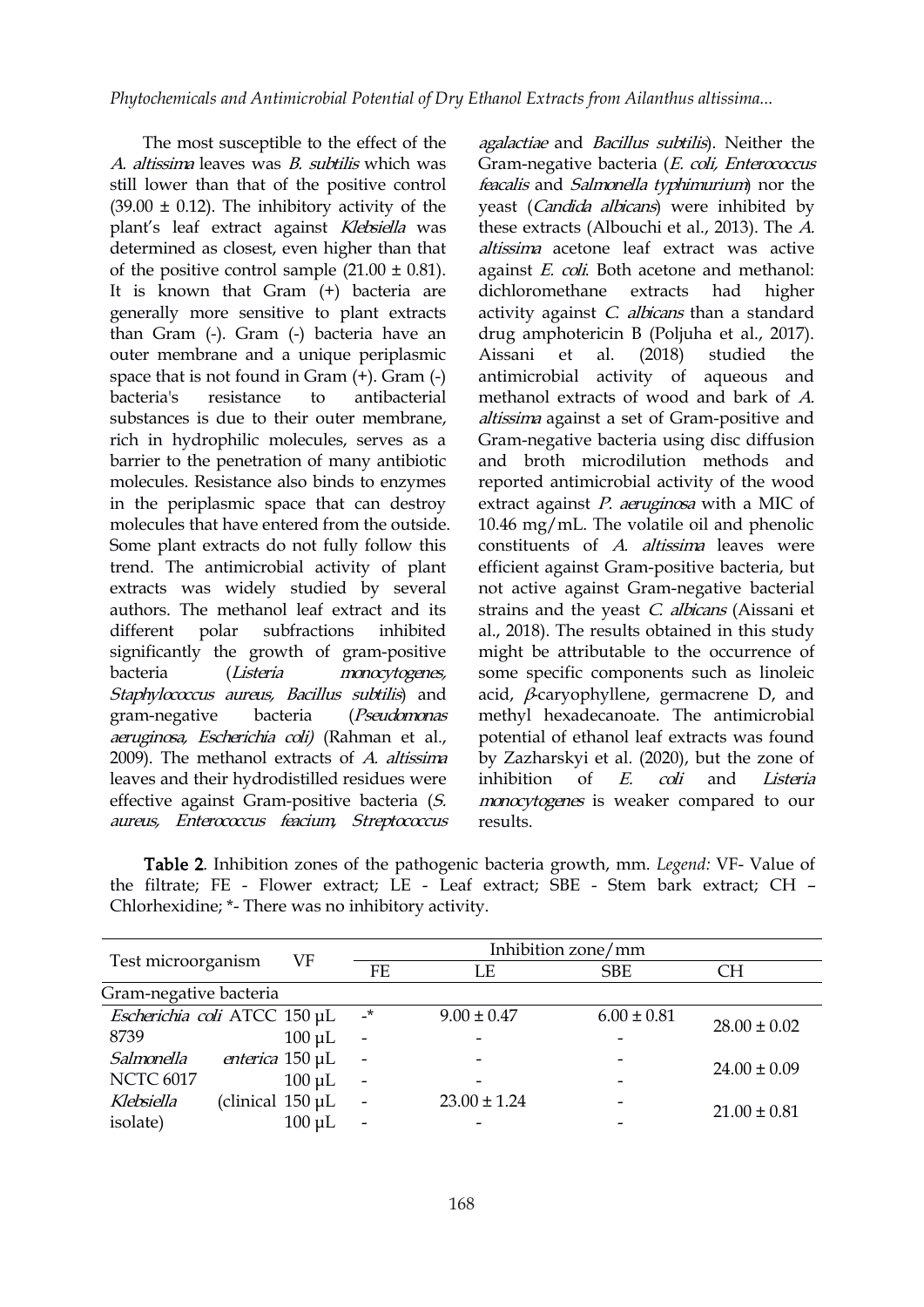*Andonova et al.*

| Pseudomonas                         | $150 \mu L$            | $\overline{\phantom{a}}$ | $8.00 \pm 0.09$  | $5.00 \pm 1.01$  | $18.00 \pm 0.24$ |  |  |
|-------------------------------------|------------------------|--------------------------|------------------|------------------|------------------|--|--|
| aeruginosa ATCC 6027 100 µL         |                        | $\overline{\phantom{a}}$ | $5.00 \pm 0.24$  |                  |                  |  |  |
| Proteus                             | <i>vulgaris</i> 150 µL |                          | $8.00 \pm 1.24$  | $8.00 \pm 1.47$  |                  |  |  |
| <b>ATCC 6380</b>                    | $100 \mu L$            |                          | $7.00 \pm 0.12$  | $7.00 \pm 0.24$  |                  |  |  |
| Gram-positive bacteria              |                        |                          |                  |                  |                  |  |  |
| <i>Staphylococcus</i> aureus 150 µL |                        |                          |                  |                  | $25.00 \pm 0.18$ |  |  |
| <b>ATCC 25093</b>                   | $100 \mu L$            |                          |                  |                  |                  |  |  |
| Bacillus subtilis ATCC 150 µL       |                        | $\sim$                   | $24.00 \pm 0.11$ | $14.00 \pm 1.24$ | $39.00 \pm 0.12$ |  |  |
| 6633                                | $100 \mu L$            | $\overline{\phantom{a}}$ | $10.00 \pm 0.19$ | $10.00 \pm 0.18$ |                  |  |  |
| <b>Bacillus cereus</b>              | $150 \mu L$            | $\overline{\phantom{a}}$ |                  |                  |                  |  |  |
|                                     | $100 \mu L$            | $\overline{\phantom{a}}$ |                  |                  |                  |  |  |
| Listeria monocytogenes 150 µL       |                        |                          |                  | $11.00 \pm 0.09$ | $21.00 \pm 0.81$ |  |  |
| <b>NCTC 11994</b>                   | $100 \mu L$            |                          |                  | $5.00 \pm 0.51$  |                  |  |  |



Fig. 4. Photos of the growth inhibition zones (over 10 mm) (Scale bar indicated 20 mm).

Our study confirms the antimicrobial activity of leaf and stem bark extracts. The flower extracts were not effective at all. As it is known, the activity of the main components of essential oils is in the following sequence: *phenols > alcohols >* aldehydes <sup>&</sup>gt; ketones <sup>&</sup>gt; esters <sup>&</sup>gt; hydrocarbons (Gabrielli et al., 1988). In the extracts studied, the content of esters predominates, which would explain the lower antimicrobial activity against some of the strains studied.

# Conclusions

Bringing clarity to the composition of the extracts of A. altissima is an important step for discovering new compounds into the composition of various natural products. The results obtained can add valuable information to the knowledge available about the species. In Bulgaria, the composition and antimicrobial activity of dry ethanol extracts of various aerial parts of the invasive alien tree A. altissima were studied for the first time. Forty-seven compounds were identified from different plant parts. The oxygenated aliphatics were the best-represented group in the extracts, followed by oxygenated monoterpenes, diterpenes, while other groups were poorly represented. Our findings show that the leaf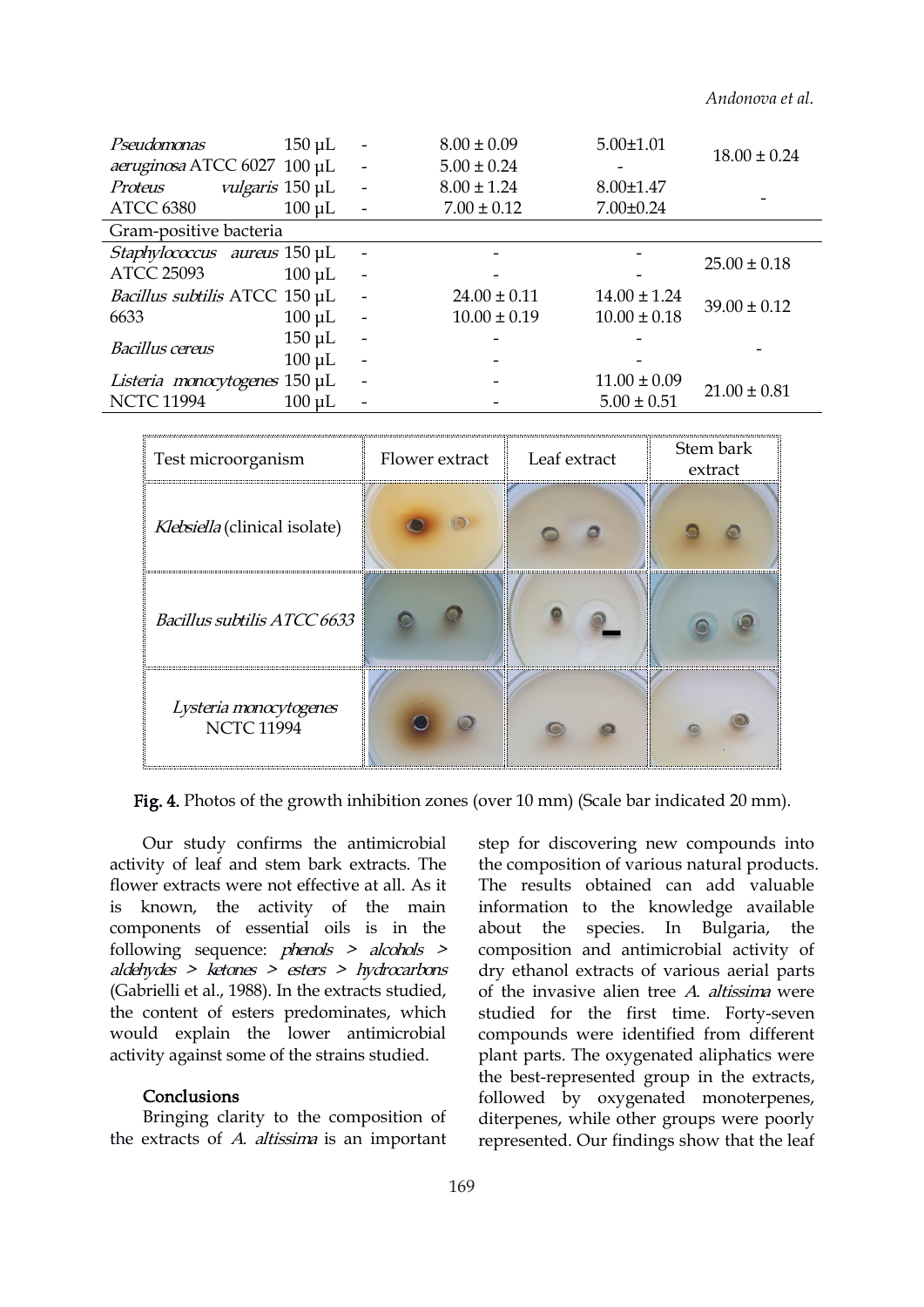and bark ethanol extracts of  $A$ . altissima exhibited antibacterial activity (especially of ethanol leaf extract against Bacillus subtilis ATCC 6633 and *Klebsiella*, clinical isolate). The extracts could be used as a natural medicinal resource, which requires further research.

## References

- Aissani, N., Jabri, M. A., Mabrouk, M., & Sebai, H. (2018). Antioxidant Potential and Antimicrobial Activity of Ailanthus alfissima (Mill.) Swingle Extracts against Pseudomonas aeruginosa. Journal of Molecular Microbiology and Biotechnology, 3(1), 3. Retrieved from [imedpub.com](https://www.imedpub.com/articles/antioxidant-potential-and-antimicrobialactivity-of-ailanthus-altissima-mill-swingleextracts-against-pseudomonas-aeruginosa.php?aid=23184).
- Albouchi, F., Hassen, I., Casabianca, H., & Hosni, K. (2013). Phytochemicals, phytotoxic activities of Ailanthus altissima (Mill.) Swingle leaves. South (1988). Activity African journal of botany, 87, 164-174. doi: [10.1016/j.sajb.2013.04.003](https://doi.org/10.1016/j.sajb.2013.04.003).
- Andonova, T., Dimitrova-Dyulgerova, I., Slavov, I., Dincheva, I., & Stoyanova, A. (2021). Volatile compounds in flowers, samaras, leaves and stem bark of Ailanthus altissima (Mill.) Swingle, growing in Bulgaria. IOP Conference Series: Materials Science and Engineering, Volume 1031(1),<br>012087. doi: 10.1088/1757-899X/1031/1/012087.
- Awwad, A., & Amer, M. (2020). nanoparticles using Ailanthus altissima leaf extract and antibacterial activity. Chemistry International. doi: [10.5281/zenodo.3670918.](https://doi.org/10.5281/zenodo.3670918)
- Awwad, A., Amer, M., Salem, N., & Abdeen, A. (2020). Green synthesis of zinc oxide nanoparticles (ZnO-NPs) using Ailanthus altissima fruit extracts and antibacterial activity. Chemistry International, <sup>6</sup>(3), 151-159. doi: [10.5281/zenodo4899095](https://doi.org/10.5281/zenodo4899095).
- Caboni, P., Ntalli, N. G., Aissani, N., Cavoski, I., & Angioni, A. (2012). Nematicidal activity of (E, E)-2, 4 decadienal and (E)-2-decenal from Ailanthus altissima against Meloidogyne javanica. Journal of Agricultural and food Chemistry, 60(4), 1146-1151. doi: [10.1021/jf2044586](https://doi.org/10.1021/jf2044586).
- Chouhan, S., Sharma, K., & Guleria, S. (2017). Antimicrobial activity of some essential oils—present status and future perspectives. Medicines, 4(3), 58. doi: [10.3390/medicines4030058](https://doi.org/10.3390/medicines4030058).
- De Martino, L., & De Feo, V. (2008). Chemistry and biological activities of Ailanthus altissima Swingle: A review. Pharmacognosy Reviews, <sup>2</sup>(4), 339. Retrieved from [phcogrev.com](https://www.phcogrev.com/article/2008/2/4-17).
- antioxidant, antimicrobial and Gabbrielli, G., Loggini, F., Cioni, P. L., Giannaccini, B., & Mancuso, E. of lavandino essential oil against non-tubercular opportunistic rapid grown mycobacteria. Pharmacological research communications, 20(5), 37-40. doi: [10.1016/S0031-6989\(88\)80836-1](https://doi.org/10.1016/S0031-6989(88)80836-1)
	- Hadadi, Z., Nematzadeh, G. A., & Ghahari, S. (2020). A study on the antioxidant and antimicrobial activities in the chloroformic and methanolic extracts of 6 important medicinal plants collected from North of Iran. BMC chemistry, <sup>14</sup>(1), 1-11. doi: [10.1186/s13065-020-00683-5.](https://doi.org/10.1186/s13065-020-00683-5)
- Biosynthesis of copper oxide Hummel, J., Strehmel, N., Selbig, J., Walther, D., and Kopka, J. (2010) Decision tree supported substructure prediction of metabolites from GC-MS profiles, Metabolomics, 6, 322–333. doi: [10.1007/s11306-010-0198-7](http://dx.doi.org/10.1007/s11306-010-0198-7).
	- Khan, S., Hussain, A., Mehmood, A., Mehmood, R., Perveen, S., & Imran, M. (2016). Ailanthus altissima (Miller) Swingle fruit-new acyl β-sitosteryl glucoside and in vitro pharmacological evaluation. Natural